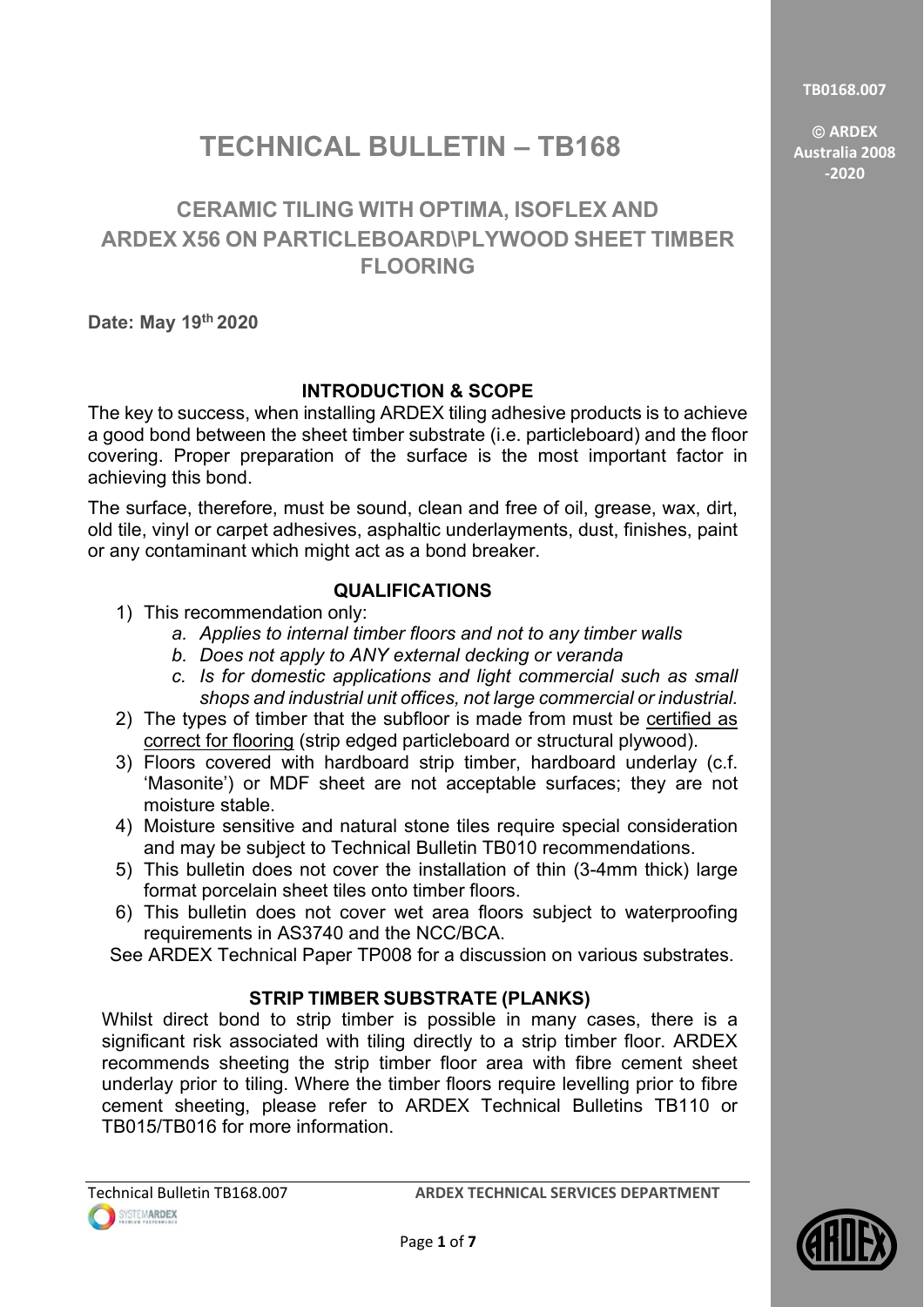#### **STRUCTURAL CONSIDERATIONS**

Owners must take responsibility for the long term and short-term stability of the flooring system and tilers themselves need to confirm that the floor is suitably rigid for tiling.

The subfloor should be structurally sound and fixed to provide a rigid base. Any boards exhibiting movement shall be re-fixed, preferably with screws, and remedial work may involve fitting additional framing to stiffen the floor, or by covering with fibre cement sheeting.

Subfloors such as in mobile homes are likely to undergo large deflections, should be sheeted with fibre cement sheets, before fixing tiles.

Where the floor is to be fibre-cement sheeted, they shall be *ceramic tile underlay* sheets of a type specified to be used in this application by the sheet manufacturers.

In other words, substituting wall or façade sheets for the correct underlay sheet is not acceptable. The sheets shall be installed in strict accord with the manufacturer's recommendations.

*Note: Fibre-cement sheeted floors may be subject to ARDEX Technical Bulletin TB218 tiling recommendations instead of these recommendations herein.*

AS3958-2007 stipulates a maximum deflection movement of 1 in 360 of the span distance, dependent on the size of the tile to be adhered, however this may be insufficient for large format tiles and a higher degree of stiffness is recommended when using larger tiles.

| <b>Floor Joist</b><br><b>Centres</b><br>Spacing $\rightarrow$<br>Tile size $\downarrow$ | 300mm                      | 400mm (~16")               | 450mm                      | 600mm $(-24")$  |
|-----------------------------------------------------------------------------------------|----------------------------|----------------------------|----------------------------|-----------------|
| $350mm$<br>edge length<br>(medium<br>format)                                            | 1/360<br>0.8 <sub>mm</sub> | 1/360<br>1.1 <sub>mm</sub> | 1/360<br>1.3 <sub>mm</sub> | 1/360<br>≤1.5mm |
| $>350$ mm<br>edge length<br>(large)<br>format)                                          | 1/500<br>0.6 <sub>mm</sub> | 1/500<br>0.8 <sub>mm</sub> | 1/500<br>0.9 <sub>mm</sub> | 1/500<br>1.2mm  |

Note: Whilst 1/360 of 600mm span is 1.7mm, the maximum shear recommendation is 1.5mm or less. It also needs to note that tiles larger than 600mm can require even lower deflections, such as  $1/700^{th}$ .

A give away is where items in the room rattle or move when the floor is walked on, the flooring clearly creaks or even bounces. There is no standard test for testing deflection, but it is recommended that the floor be loaded with an 80kg weight to simulate an 'average' person (figure based on those for 19yrs males in the United States National Health and Nutrition Examination Survey, 1999–

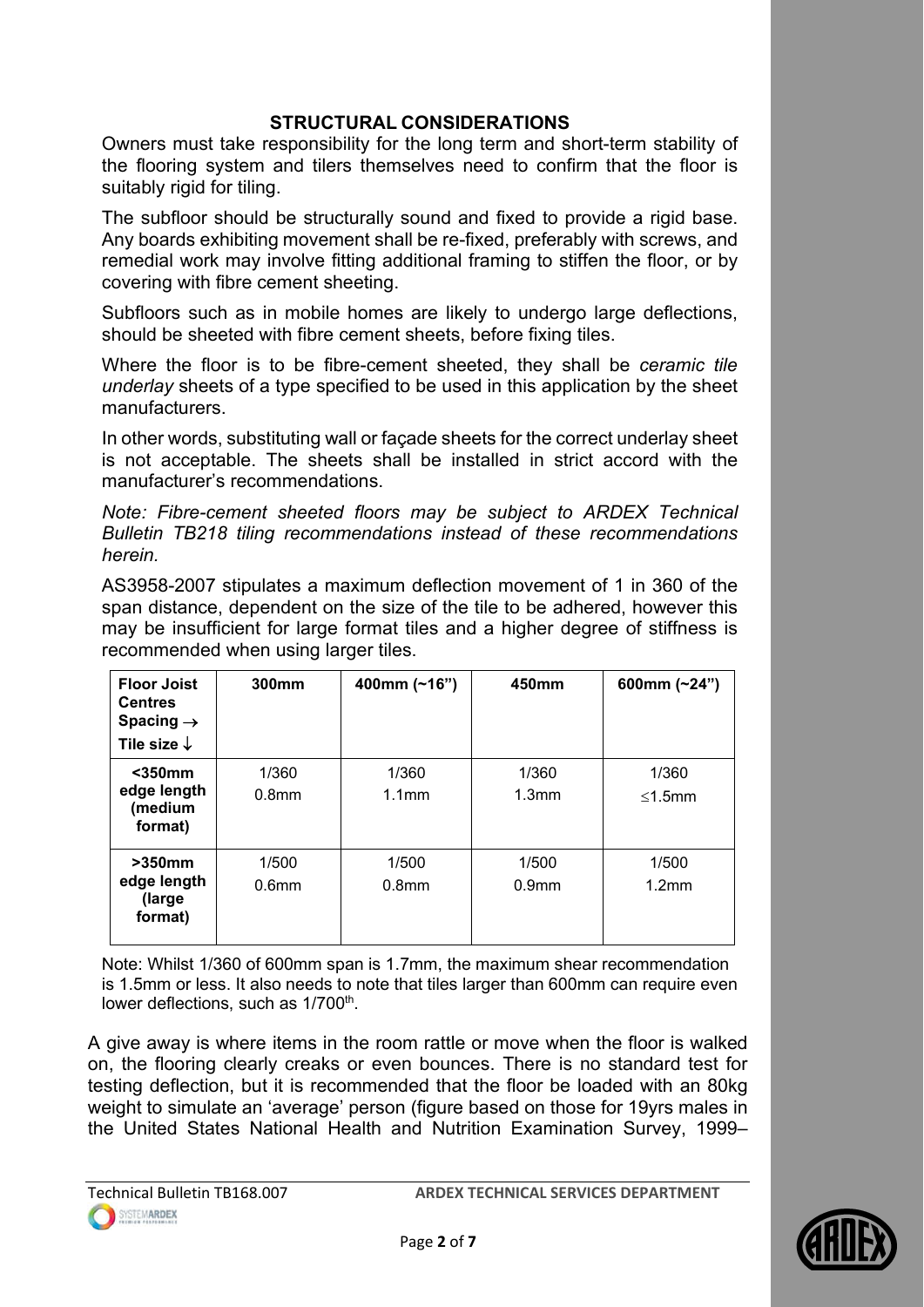2002). This can easily be simulated by placing four 20kg bags of adhesive on the floor next to the straight edge. A feeler gauge or rule can be used to measure the gap under the straight edge. Where the measured floor deflection exceeds the maximum values listed above, the floor is deemed to be too flexible for these adhesives and requires other forms of stiffening.

### **JOINTS IN THE TILING SYSTEM**

The installation of movement joints in the tile surface must comply with the recommendations in the ceramic tiling standard AS3958.1-2007.

Movement joints in tiled floors are installed to separate the tiled surface from fixtures such as columns and walls (all wall-floor junctions must have perimeter joints installed to isolate the tiled surface from the wall), subdivided large areas of tiled surface into smaller sections to allow for induced strains (the recommended areas are specified in the standard), and to interrupt the tiled surface where subfloor construction and movement joints are positioned.

#### **MOISTURE**

Timber floors must have excellent underfloor ventilation to eliminate water condensation. Underfloor moisture levels must be stable during the life of the flooring system with effective cross flow ventilation.

Free water sources must not be allowed under timber floors otherwise dimensional stability of the flooring will be compromised. It is not feasible to use a 'moisture barrier' to isolate an installation from moisture coming through a timber subfloor. Installing such a barrier is likely to lead to failure of the subfloor itself due to rot. Dampness also encourages vermin and termites.

Where moisture is found to be a problem this must be corrected by other means before any tile systems can be installed.

#### **AUSTRALIAN STANDARD**

- The relevant standards for framed construction where timber flooring is most likely to be used are:
- AS1684 1999, Residential Timber Frame Construction
- AS/NZS 1859 (Particleboard)
- AS3958.1-2007, Guide to installation of Ceramics Tiles.
- *AS1170*.*1* (2002). Structural Design Actions Part 1 Permanent, Imposed and other Actions

#### **PARTICLEBOARD\ PLYWOOD SUBSTRATE**

Installer must ensure the particleboard surfaces are not contaminated with pesticide treatments (LOPS) as this affects the primers. Manufacturing resins, coatings, oils or stains and other contaminated surfaces shall be sanded 100% of areas with a 24-grit paper to CSP1 equivalent and vacuumed. Newly installed particleboard surfaces must be thoroughly cleaned to ensure a dust free surface, but not necessarily sanded.

A 50mm wide PVC bond breaker tape shall be used between the sheet joints and the adhesive bed. The tape is applied to the board surface.

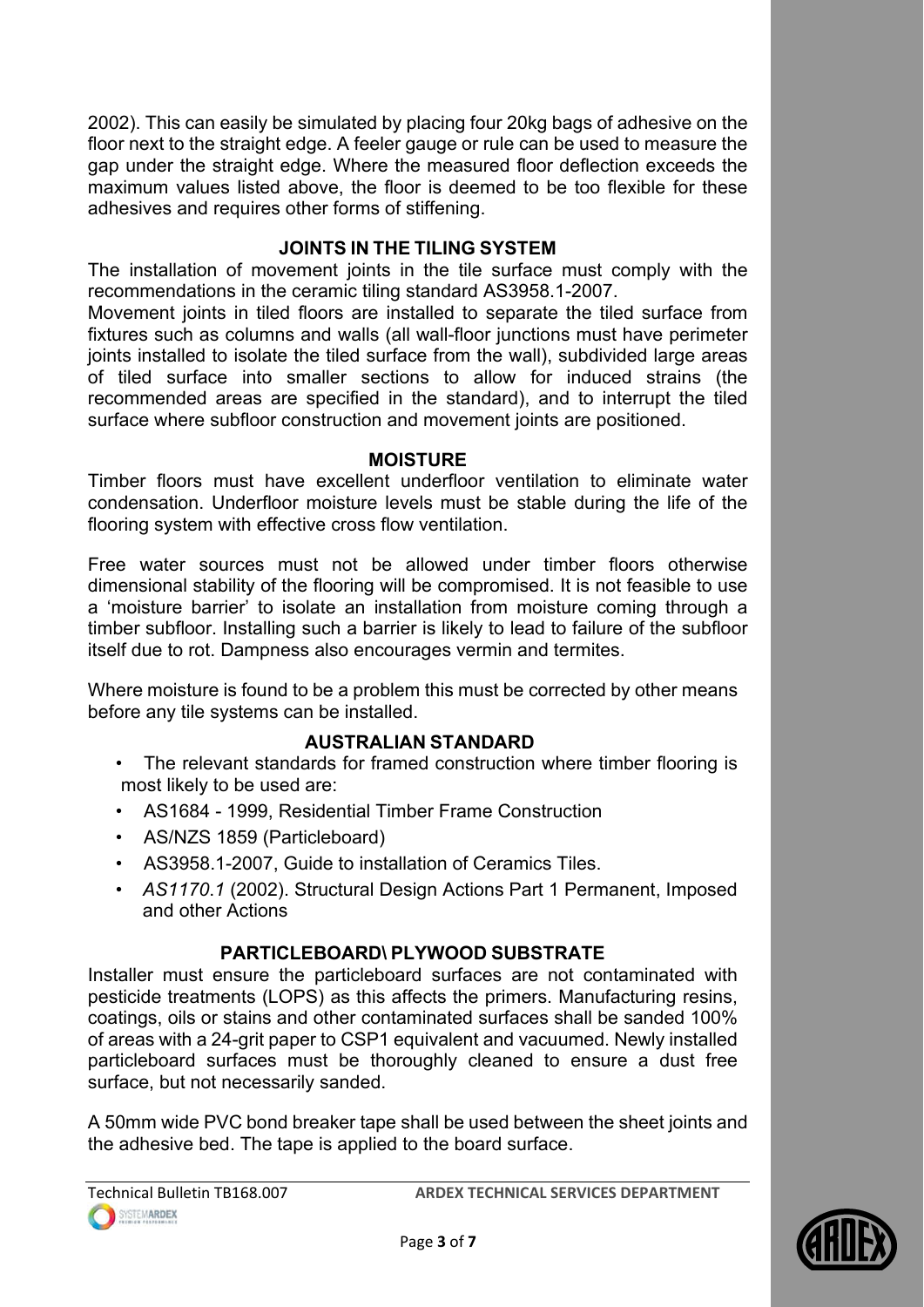#### *PRIMING*

Proper application of the primer is crucial to the integrity of the tile installation in the long run. Applying the primer as recommended helps optimize the adhesion strength to the timber substrate. Method of application and conditioning of the recommended primers are described below;

- a) Mix 2 parts (by weight) of ARDEX Optima powder to 1 part of Optima liquid. Add optima powder to the liquid whilst stirring with a mechanical mixer. Stir until both parts are homogeneously mixed. Apply Optima slurry with a sponge roller leaving a thick coat of Optima slurry over the timber substrate. Allow the slurry coat to dry fully before tiling over.
- b) ARDEX 82 Ultraprime primer should be applied as recommended with a short nap or sponge roller leaving a thin coat of primer, no heavier than a thin coat of paint to a transparent pink film over the timber substrate. For optimum adhesion, the tile adhesive should be in contact with the primed surface whilst the primer is wet or tacky. To avoid walking on wet primer areas should be done in stages.
- c) ARDEX WPM300 primer should be applied as recommended with a short nap roller to produce a coverage coat  $300 \mu m$  wet –  $3m^2/l$ litre. Whilst the WPM300 is still wet clean dry sand (ARDEX Primer sand) or an equivalent clay free 0.3-0.5mm grain size sand is broadcast at 700gms/m2 to achieve >90% coverage. The following day the excess sand is broomed and vacuumed up.
- d) ARDEX P9 primer (ABA Abaprime) should be applied as recommended with a short nap roller or by brush at 6m2/litre with full coverage.

#### *ADHESIVE APPLICATION*

1) Adhesive application and final tile placement shall be done to ensure a continuous unbroken 2.5mm **minimum** bed of adhesive under each tile. This can be accomplished by applying the adhesive with a 12 mm notch trowel held at  $60^{\circ}$  angles to the horizontal (i.e. nearly vertical) which results in adhesive notch lines about 5-6mm high. Tiles larger than 450mm can be back buttered in accord with AS3958 recommendations. Then the tile is placed firmly and moved slightly sideways across the adhesive notch lines to fully bed the adhesive and remove any notch voids.

2) The achieved adhesive contact coverage to both the tile back and substrate are recommended to be >90%, but in all cases **must exceed** the recommended minimum in AS3958 of >80% coverage for floors in residential situations and >85% for light commercial applications.

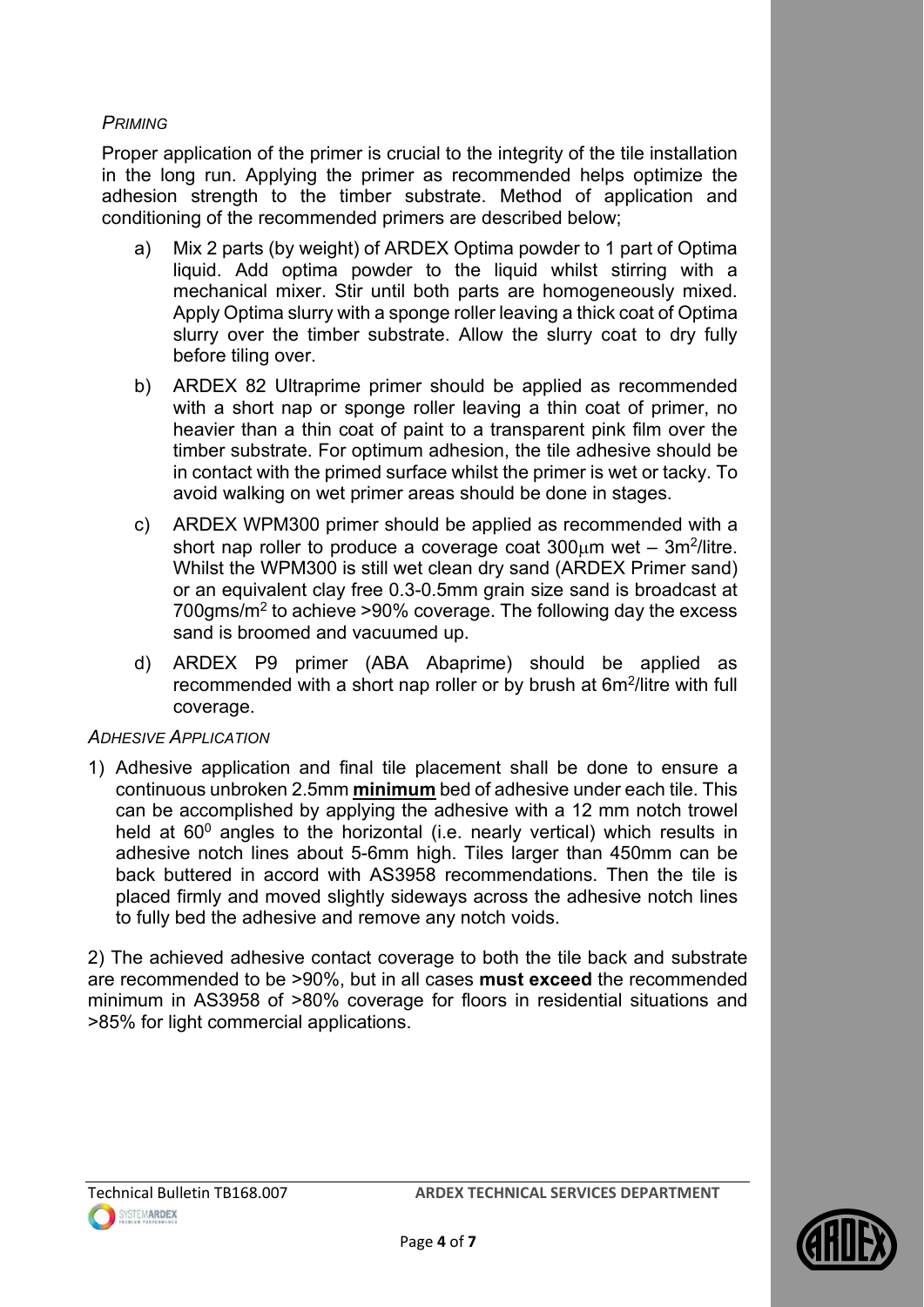| <b>Tile Adhesive</b>                       | <b>Primer</b>                    | <b>Recommended</b><br>minimum drying<br>times of primer<br>prior to tiling<br>(minutes) | <b>Minimum</b><br><b>Adhesive bed</b><br>Thickness (mm) |
|--------------------------------------------|----------------------------------|-----------------------------------------------------------------------------------------|---------------------------------------------------------|
| X56 / 2 Part<br>Isoflex (Aba<br>Floorflex) | <b>Optima Primer</b>             | $40*$                                                                                   | $X56 - 2 - 2.5$ mm                                      |
|                                            | <b>ARDEX P82</b>                 | 0                                                                                       | $2P$ Isoflex $-5mm$                                     |
|                                            | ARDEX WPM300<br>+ broadcast sand | 12 hours                                                                                |                                                         |
|                                            | ARDEX P9                         | 30                                                                                      |                                                         |
| Optima                                     | <b>Optima Primer</b>             | $40*$                                                                                   | 2mm                                                     |
|                                            | <b>ARDEX P82</b>                 | $\Omega$                                                                                |                                                         |

\* minimum drying time based on 20°C, 50%RH

\*\* Remove P82 primer from the substrate by mechanical methods, if drying time has exceeded 24 hours after application.

#### *INSTALLATION STEPS FOR SYSTEM*

| <b>ARDEX P82 or P9</b>                                                                                                                                                      | <b>ARDEX WPM300 +</b>                                                                                                          | <b>ARDEX Optima as</b>                                                                           |
|-----------------------------------------------------------------------------------------------------------------------------------------------------------------------------|--------------------------------------------------------------------------------------------------------------------------------|--------------------------------------------------------------------------------------------------|
| primer                                                                                                                                                                      | <b>Sand primer</b>                                                                                                             | primer                                                                                           |
| Prepare timber surface                                                                                                                                                      | Prepare timber surface                                                                                                         | Prepare timber surface                                                                           |
| as recommended                                                                                                                                                              | as recommended                                                                                                                 | as recommended                                                                                   |
| Apply bond breaker tape                                                                                                                                                     | Apply bond breaker tape                                                                                                        | Apply bond breaker tape                                                                          |
| 30-50mm wide to all                                                                                                                                                         | 30-50mm wide to all                                                                                                            | 30-50mm wide to all                                                                              |
| sheet points                                                                                                                                                                | sheet points                                                                                                                   | sheet points                                                                                     |
| Prime surface with<br><b>ARDEX P82 Ultraprime</b><br>or ARDEX P9<br>using brush or roller<br>(sponge or nap)                                                                | Prime surface with<br>ARDEX WPM300<br>applied by nap roller and<br>broadcast sand,<br>Allow to dry                             | Prime the surface with<br><b>ARDEX Optima as</b><br>recommended using a<br>sponge roller         |
| Adhesive fix tiles -<br>Immediately after priming<br>with ARDEX P82<br>Allow 30 minutes drying<br>time for ARDEX P9<br>Fix tiles with ARDEX<br>X56,<br>2P Isoflex or Optima | Sweep and vacuum floor.<br>Adhesive fix tiles the<br>following day after<br>priming with ARDEX<br>X56, 2P Isoflex or<br>Optima | Adhesive fix tiles 40<br>minutes after priming<br>with ARDEX X56, 2P<br><b>Isoflex or Optima</b> |
| Apply ARDEX grout                                                                                                                                                           | Apply ARDEX grout                                                                                                              | Apply ARDEX grout                                                                                |
| mixed with Grout Booster                                                                                                                                                    | mixed with Grout Booster                                                                                                       | mixed with Grout Booster                                                                         |

NOTE: Direct tiling can also be performed with ARDEX WA100 epoxy adhesive trowelled directly to the subfloor.

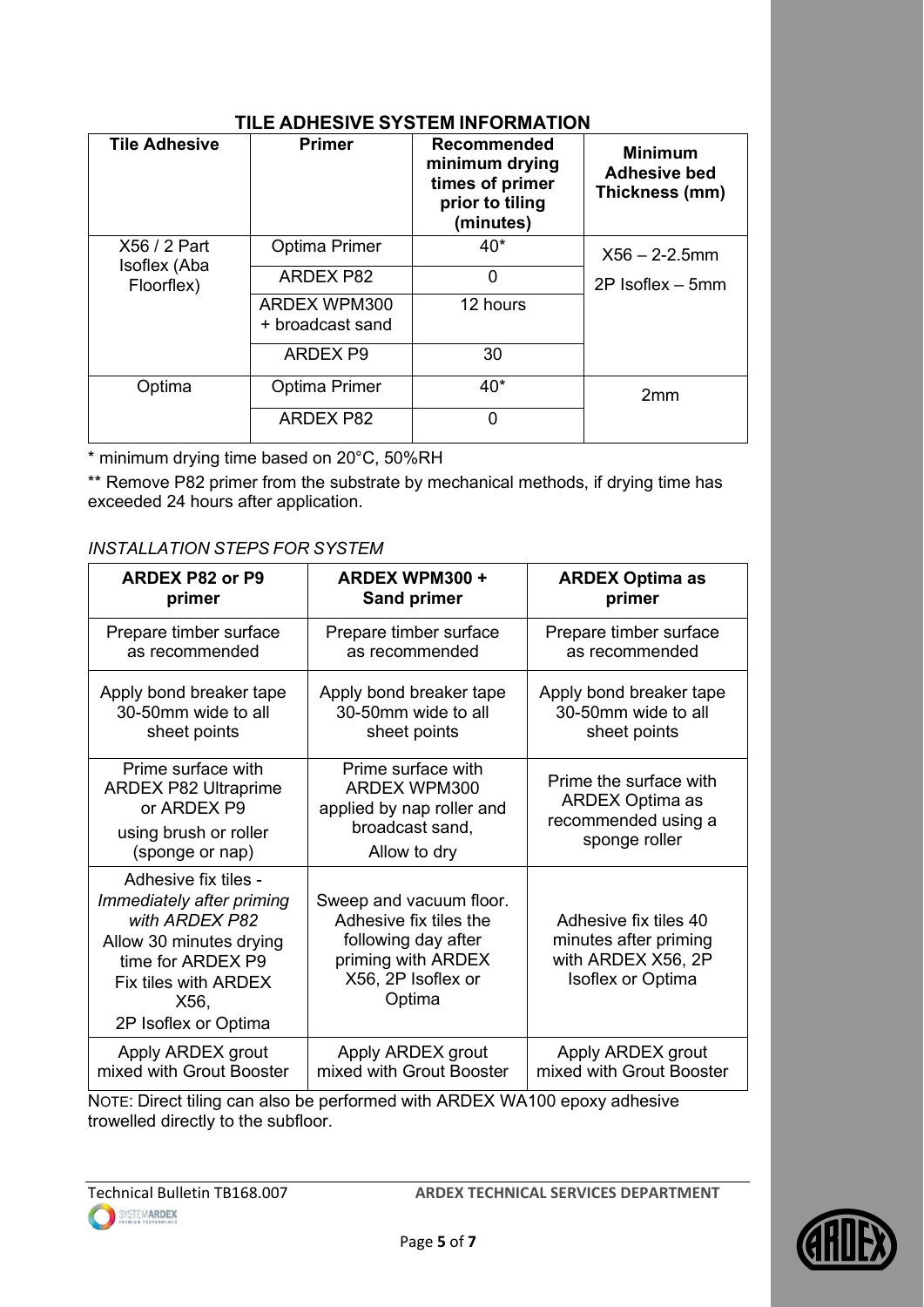#### *COVERAGE*

| <b>PRODUCT</b>            | <b>PACK SIZE</b>                        | <b>COVERAGE (M<sup>2</sup>)</b> |
|---------------------------|-----------------------------------------|---------------------------------|
| <b>ARDEX P9</b>           | 1 litre pail                            | $6*$                            |
|                           | 4 litre pail                            | $24*$                           |
| ARDEX X56**               | 15 kg powder                            | $8 - 10$                        |
| ARDEX Isoflex (2 part) ** | 10kg liquid + 2x20 kg<br>powder         | 19-21                           |
| <b>ARDEX Optima**</b>     | Mini Kit (1.7kg Liquid/5kg              | 1.2                             |
|                           | powder)                                 |                                 |
|                           | Large Kit (10kg<br>liquid/6x5kg powder) |                                 |

| <b>PRODUCT</b>              | <b>PACK SIZE</b>                                                                                                  | COVERAGE (M <sup>2</sup> )                  |
|-----------------------------|-------------------------------------------------------------------------------------------------------------------|---------------------------------------------|
| ARDEX Optima (as<br>primer) | Mini Kit (1.7kg Liquid/5kg<br>powder)<br>Large Kit (10kg<br>liquid/6x5kg powder)                                  | 8<br>48                                     |
| <b>ARDEX P82 Primer</b>     | 2 kilo pack (1kg Part A + 1<br>kg Part B)<br>8 Kilo Pack (4 kg Part A +<br>4 kg Part B)                           | $10 - 20*$<br>40-80*                        |
| <b>ARDEX WPM300</b>         | 4 kilo pack (4kg Part A + 4)<br>kg Part B)<br>20 Kilo Pack (10 kg Part A<br>$+$ 10 kg Part B)<br>Sand $\sim$ 20kg | 12<br>60<br>Sand $\sim$ 20-28m <sup>2</sup> |

**\***Depending on the surface texture of the substrate. \*\* On floors with 10mm notch trowel from datasheet. With a 12mm notch trowel reduce coverage by ~30% over a 10mm notch trowel.

### **GROUT APPLICATIONS TO TILE JOINTS**

Grouting between the tiles shall be done with a modified C class grout mixed with ARDEX Grout Booster (GB) to increase flexibility.

It also possible to use the R class grouts ARDEX WA or ARDEX EG15.

| Grout Type (C) | <b>Additive Ratio</b><br><b>Booster: Water</b> | <b>Liquid Requirement per</b><br>20kg of Grout Powder |
|----------------|------------------------------------------------|-------------------------------------------------------|
| ARDEX FG8      | 80% GB / 20% Water                             | 3.4-3.5 litres $GB + 0.8 - 0.9$<br>litres water       |
| ARDEX WJ50     | 100% GB                                        | 4 litres GB                                           |
| ARDEX FSDD     | 80% GB / 20% Water                             | 4.8 litres $GB + 1.2$ litres<br>water                 |

Technical Bulletin TB168.007 **ARDEX TECHNICAL SERVICES DEPARTMENT**